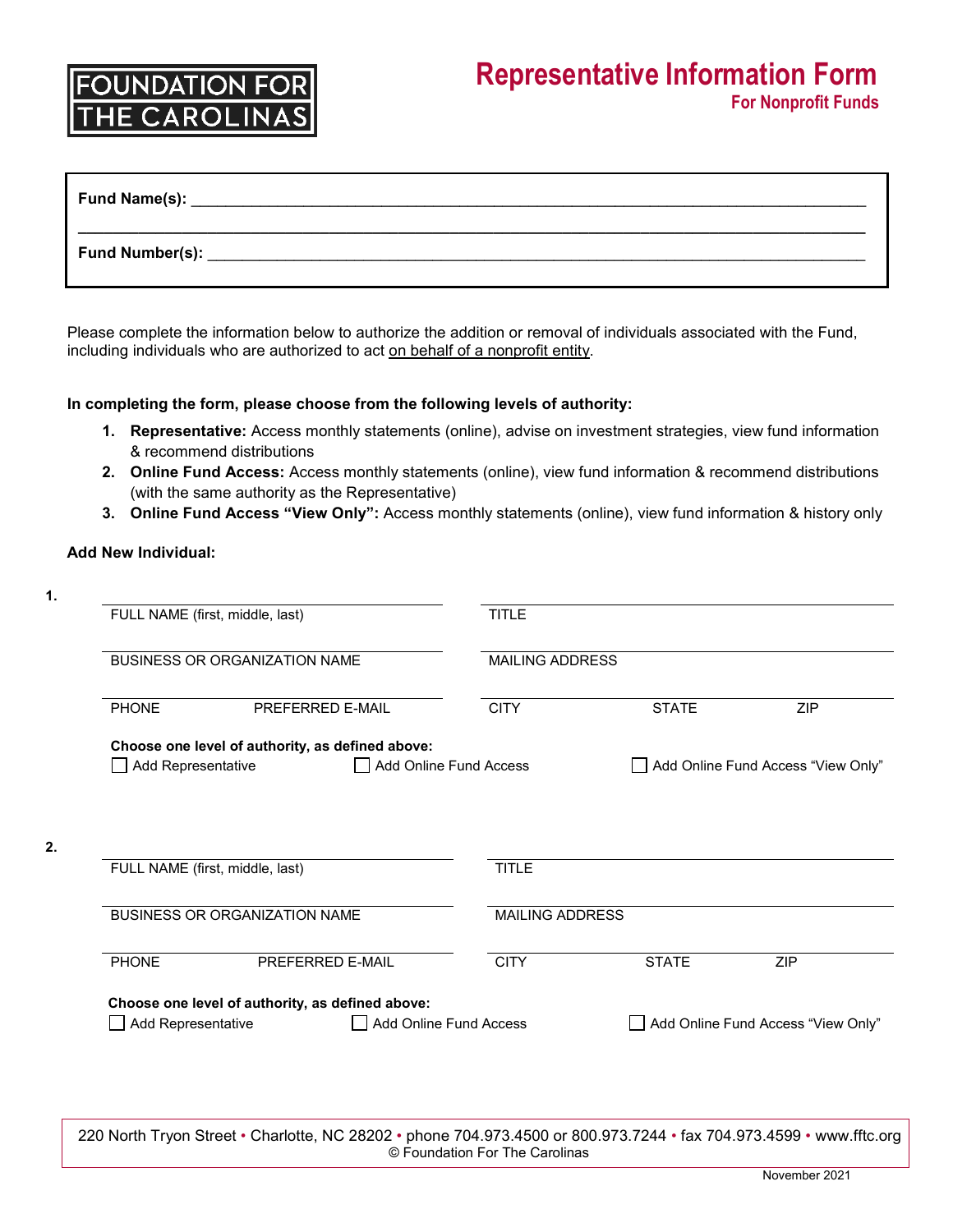

| 3. |                                                                                                                           |                                 |                                                           |                                                                                                                       |                                                          |                                    |  |
|----|---------------------------------------------------------------------------------------------------------------------------|---------------------------------|-----------------------------------------------------------|-----------------------------------------------------------------------------------------------------------------------|----------------------------------------------------------|------------------------------------|--|
|    | FULL NAME (first, middle, last)<br><b>BUSINESS OR ORGANIZATION NAME</b>                                                   |                                 |                                                           | <b>TITLE</b><br><b>MAILING ADDRESS</b>                                                                                |                                                          |                                    |  |
|    |                                                                                                                           |                                 |                                                           |                                                                                                                       |                                                          |                                    |  |
|    | <b>PHONE</b>                                                                                                              | PREFERRED E-MAIL                |                                                           | <b>CITY</b>                                                                                                           | <b>STATE</b>                                             | ZIP                                |  |
|    | Choose one level of authority, as defined above:<br>Add Online Fund Access<br>Add Representative                          |                                 |                                                           | Add Online Fund Access "View Only"                                                                                    |                                                          |                                    |  |
| 4. | FULL NAME (first, middle, last)                                                                                           |                                 |                                                           | <b>TITLE</b>                                                                                                          |                                                          |                                    |  |
|    | <b>BUSINESS OR ORGANIZATION NAME</b>                                                                                      |                                 |                                                           | <b>MAILING ADDRESS</b>                                                                                                |                                                          |                                    |  |
|    | <b>PHONE</b>                                                                                                              | PREFERRED E-MAIL                |                                                           | <b>CITY</b>                                                                                                           | <b>STATE</b>                                             | ZIP                                |  |
|    | Choose one level of authority, as defined above:<br>Add Representative<br>Add Online Fund Access<br>Remove Individual(s): |                                 |                                                           |                                                                                                                       |                                                          | Add Online Fund Access "View Only" |  |
|    |                                                                                                                           |                                 |                                                           |                                                                                                                       | □ Check here if individual was an employee/officer/board |                                    |  |
|    | FULL NAME (first, middle, last)                                                                                           |                                 | member and is no longer affiliated with the organization. |                                                                                                                       |                                                          |                                    |  |
|    | FULL NAME (first, middle, last)                                                                                           |                                 |                                                           | □ Check here if individual was an employee/officer/board<br>member and is no longer affiliated with the organization. |                                                          |                                    |  |
|    |                                                                                                                           | FULL NAME (first, middle, last) |                                                           | □ Check here if individual was an employee/officer/board<br>member and is no longer affiliated with the organization. |                                                          |                                    |  |

### **ACH Email Notification Recipient:**

If you are removing an individual who is the current ACH grant notification email recipient for your organization, please identify the name and email address of the individual who should now receive the notification.

NAME EMAIL ADDRESS

220 North Tryon Street • Charlotte, NC 28202 • phone 704.973.4500 or 800.973.7244 • fax 704.973.4599 • www.fftc.org © Foundation For The Carolinas